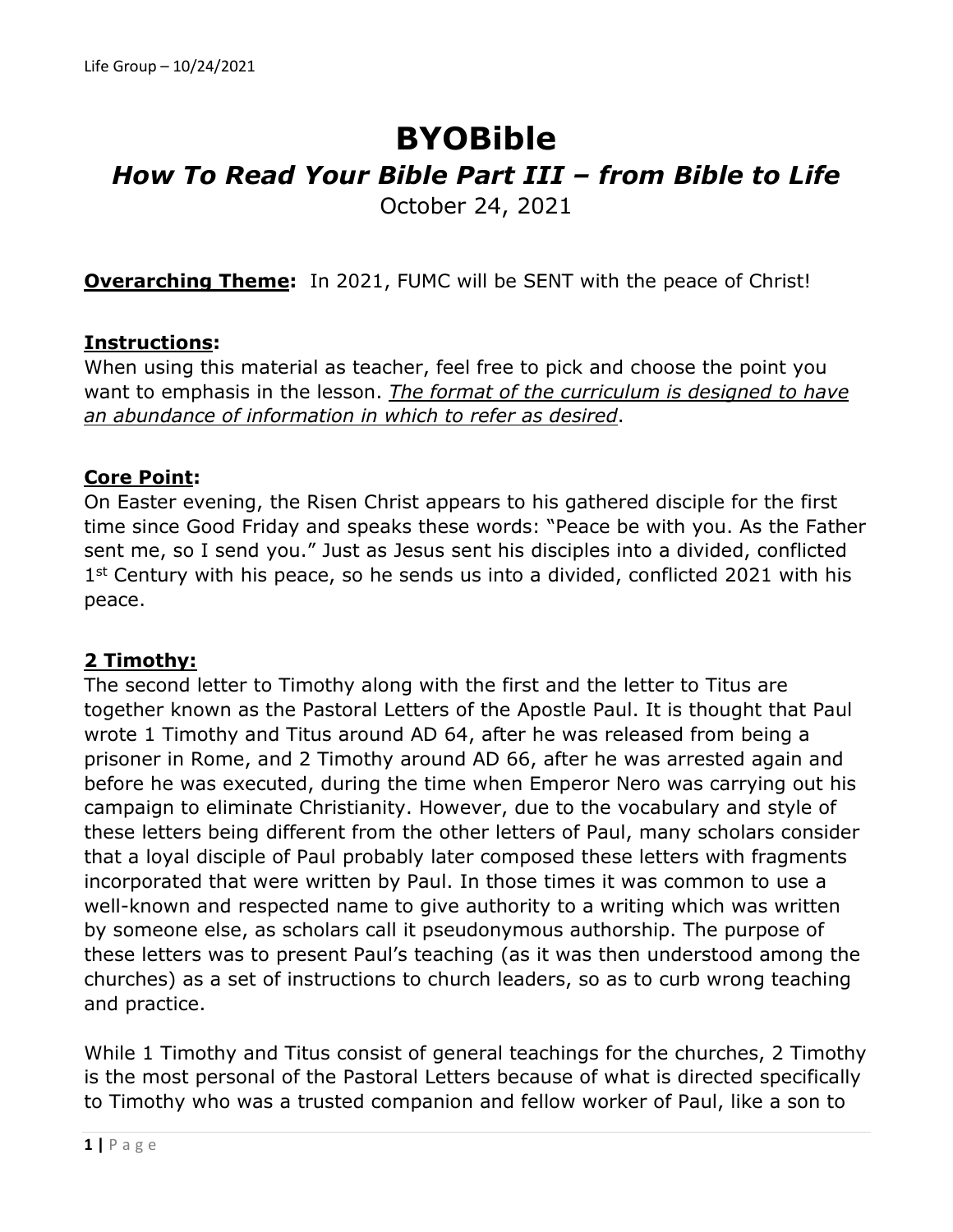him, a missionary and young pastor of the church(es) at Ephesus. Therefore, scholars see 2 Timothy to have substantial fragments written by Paul in comparison to 1 Timothy and Titus and these Pastoral Letters to be in the form of a personal letter along with more general forms of instruction to give teaching that could be applied beyond the situation of a particular recipient. 2 Timothy is presented as an earnest pastoral letter from a veteran missionary to a younger colleague as Timothy is shown to be responsible for a group of churches and he is exhorted to preserve them from destructive influences from outside and from dissidents within. Paul's life was given as an example to Timothy even as he knew that he was now at the end of his ministry facing certain martyrdom.

> - Adapted from The New Oxford Annotated Bible, pp. 300, 306 NT and Life Application Bible, pp. 2185, 2197

## **Reflect on this Scripture:**

2 Timothy 3:14-17 NRSV

**<sup>14</sup>** But as for you, continue in what you have learned and firmly believed, knowing from whom you learned it, **<sup>15</sup>** and how from childhood you have known the sacred writings that are able to instruct you for salvation through faith in Christ Jesus. **<sup>16</sup>** All scripture is inspired by God and is useful for teaching, for reproof, for correction, and for training in righteousness, **<sup>17</sup>** so that everyone who belongs to God may be proficient, equipped for every good work.

## **This Week:**

This second letter opens with personal encouragement for Timothy to remain faithful to Christ, reminding him about the good news of Jesus, of Paul's call to the ministry of this Gospel and the consequences suffered for it by being imprisoned with most of his companions having abandoned him. It then goes on to describe the duties assigned to a pastor and the responsibilities for Timothy as a young pastor giving sound advice.

Thereafter, the letter warns of the sort of evil people to be expected in the 'last days' who will cause many to leave the Christian faith or to remain in the Christian fold with only an outward form of godliness. A description of the evil and examples of those who would easily stray are mentioned along with the stress on the point that those who will desire to be faithful and live a godly life will face certain persecution. What is brought out in all of this is that even as from before the ungodly prosper while the godly suffer, although having blessings that this world cannot offer, the final period of time in human history from the time of God's Kingdom in the world begun through Christ's coming and culminating with his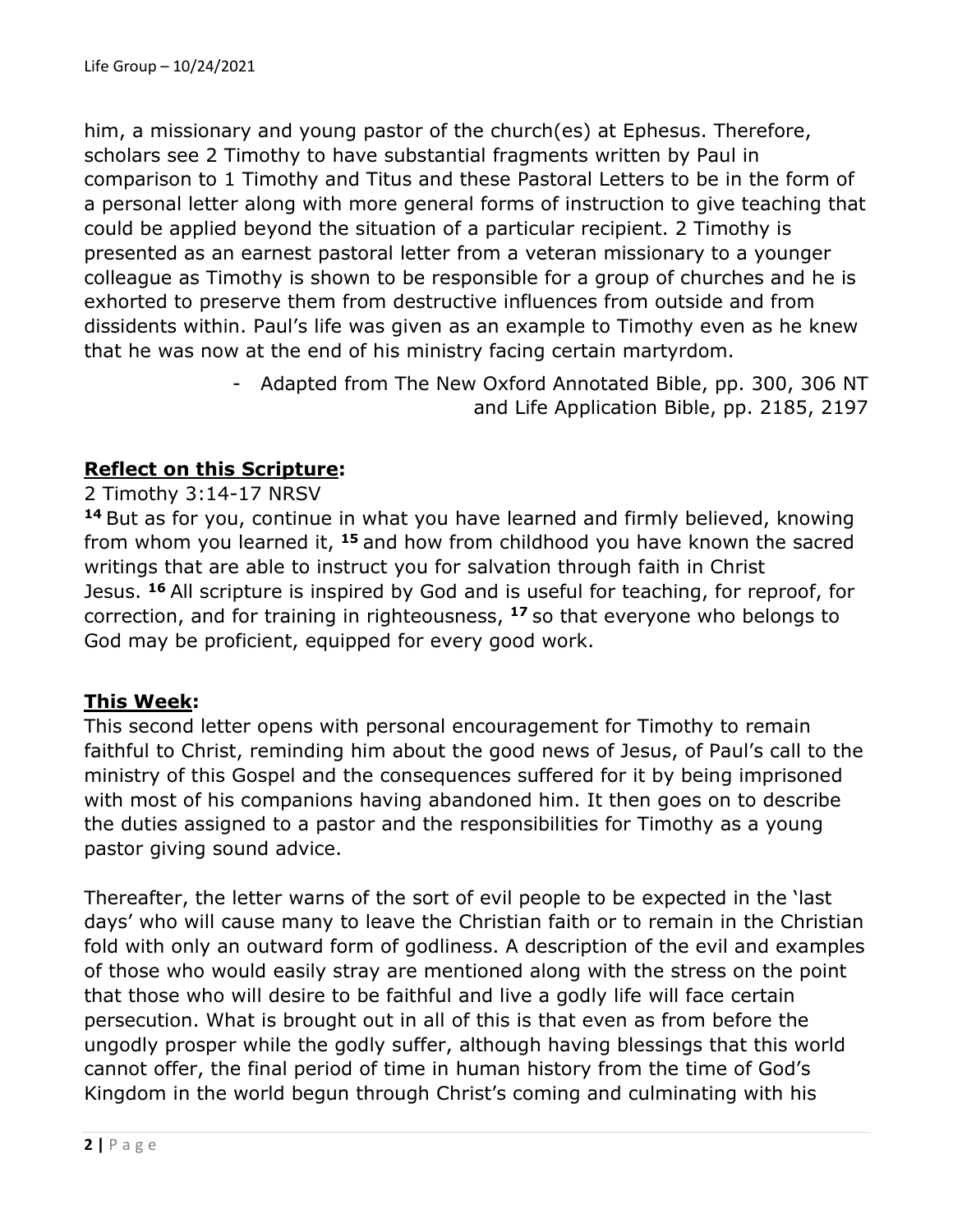coming again soon, this situation would intensify and Timothy should be aware of this.

However, as a prescription, having diagnosed the problem and proposing safeguard against ungodliness and promotion of godliness among the believers in the churches, two preventive measures are put forward: 1) to continue in the work of God with Paul's own ministry offered as a pattern with his character and conduct along with persecutions faced from which God delivered; 2) to continue in the word of God which are the Jewish Scriptures that Timothy knew from his childhood that helped him to wisely recognize Christ as its fulfillment and therefore to believe and receive him as Savior and Lord and which being divinely inspired by the Holy Spirit of God is useful to help all believers, whether leaders or members of the churches, to be taught, convicted, amended, and disciplined in submitting to God's standard and receiving God's righteousness through faith so that ultimately they would be able to meet all the demands required for leading a godly life and doing good in the church and in society.

- Adapted from The New Interpreter's Bible Commentary, Vol XI, pp. 849-853

## **Questions to Ponder for Accountability in the Group:**

- 1. Do you find the Old Testament to be very different and in contrast to the New Testament or do you see the New Testament as a continuation and fulfillment of the Old? What parts of the Old and New Testaments attest whichever view you have?
- 2. Just as Paul's life was offered as a godly example to Timothy and to the believers in the churches to whom the letter was written, can you think anyone similar for your life, either personally known or otherwise? What is the one thing in their life that is an inspiration for you to be faithful to Christ?
- 3. What do you understand about the divine inspiration of the Bible and how would you explain that to one who doesn't believe in it?
- 4. What is the ultimate purpose for reading and studying the Bible? How should it be expressed and what is the way of achieving it?

## **Activity for the Life of a Disciple:**

1. Remember to find encouragement for the day by reading the daily devotional from FUMCC and/or to journal in the '*Morning by Morning*' gratitude resource.